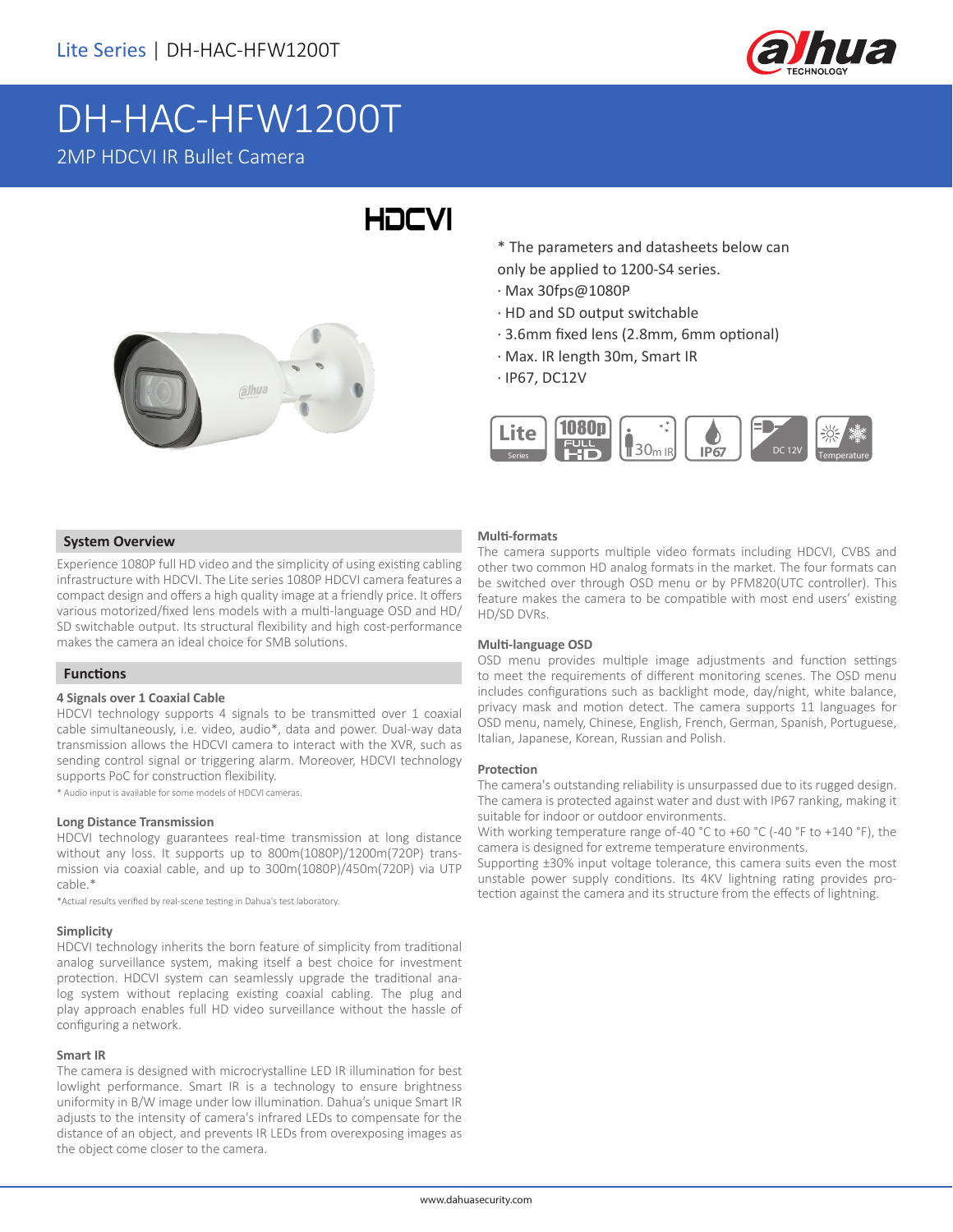# Lite Series | DH-HAC-HFW1200T

## **Technical Specification**

|--|

| Image Sensor                    | 1/2.7" CMOS                                      |  |
|---------------------------------|--------------------------------------------------|--|
| <b>Effective Pixels</b>         | 1920(H)×1080(V), 2MP                             |  |
| <b>Scanning System</b>          | Progressive                                      |  |
| <b>Electronic Shutter Speed</b> | PAL: 1/25~1/100000s<br>NTSC: 1/30~1/100000s      |  |
| Minimum Illumination            | 0.02Lux/F1.85, 30IRE, OLux IR on                 |  |
| S/N Ratio                       | More than 65dB                                   |  |
| <b>IR Distance</b>              | Up to 30m (98feet)                               |  |
| IR On/Off Control               | Auto / Manual                                    |  |
| <b>IR LEDS</b>                  | $\mathbf{1}$                                     |  |
| Lens                            |                                                  |  |
| Lens Type                       | Fixed lens / Fixed iris                          |  |
| Mount Type                      | Board-in                                         |  |
| Focal Length                    | 3.6mm (2.8mm, 6mm Optional)                      |  |
| Max Aperture                    | F1.85                                            |  |
| Angle of View                   | H: 87.5° (103°, 54.7°)                           |  |
| <b>Focus Control</b>            | N/A                                              |  |
| <b>Close Focus Distance</b>     | 500mm (900mm, 2000mm)<br>19.69" (35.43", 78.74") |  |

### DORI Distance

Note: The DORI distance is a "general proximity" of distance which makes it easy to pinpoint the right camera for your needs. The DORI distance is calculated based on sensor specification and lab test result according to EN 62676-4 which defines the criteria for Detect, Observe, Recognize and Identify respectively.

|           | <b>DORI</b><br>Definition | <b>Distance</b>                                           |
|-----------|---------------------------|-----------------------------------------------------------|
| Detect    | 25px/m<br>(8px/ft)        | 2.8mm: 37m(122ft)<br>3.6mm: 53m(175ft)<br>6mm: 80m(262ft) |
| Observe   | 63px/m<br>(19px/ft)       | 2.8mm: 15m(49ft)<br>3.6mm: 21m(70ft)<br>6mm: 32m(105ft)   |
| Recognize | 125px/m<br>(38px/ft)      | 2.8mm: 8m(25ft)<br>3.6mm: 11m(35ft)<br>6mm: 16m(52ft)     |
| Identify  | 250ppm<br>(76px/ft)       | 2.8mm: 4m(12ft)<br>3.6mm: 5m(17ft)<br>6mm: 8m(26ft)       |

# Pan / Tilt / Rotation

| Pan/Tilt/Rotation | Pan: $0^\circ \approx 360^\circ$<br>Tilt: $0^\circ \simeq 90^\circ$<br>Rotation: $0^\circ \approx 360^\circ$ |
|-------------------|--------------------------------------------------------------------------------------------------------------|
| Video             |                                                                                                              |
| Resolution        | 1080P (1920×1080)                                                                                            |
| Frame Rate        | 25/30fps@1080P, 25/30/50/60fps@720P                                                                          |
| Video Output      | 1-channel BNC high definition video output / CVBS<br>video output (Can switch)                               |

| Day/Night                                 | Auto (ICR) / Manual                                                                                                               |
|-------------------------------------------|-----------------------------------------------------------------------------------------------------------------------------------|
| OSD Menu                                  | Multi-language                                                                                                                    |
| <b>BLC Mode</b>                           | BLC / HLC / DWDR                                                                                                                  |
| <b>WDR</b>                                | <b>DWDR</b>                                                                                                                       |
| Gain Control                              | AGC.                                                                                                                              |
| Noise Reduction                           | 2D                                                                                                                                |
| <b>White Balance</b>                      | Auto / Manual                                                                                                                     |
| Smart IR                                  | Auto / Manual                                                                                                                     |
| Certifications                            |                                                                                                                                   |
| Certifications                            | CE (EN55032, EN55024, EN50130-4)<br>FCC (CFR 47 FCC Part 15 subpartB, ANSI C63.4-2014)<br>UL (UL60950-1+CAN/CSA C22.2 No.60950-1) |
| Interface                                 |                                                                                                                                   |
| Audio Interface                           | N/A                                                                                                                               |
| Eelectrical                               |                                                                                                                                   |
| Power Supply                              | 12V DC ±30%                                                                                                                       |
| Power Consumption                         | Max 3.6W (12V DC, IR on)                                                                                                          |
| Environmental                             |                                                                                                                                   |
| <b>Operating Conditions</b>               | -40°C ~ +60°C (-40°F ~ +140°F) / Less than 95% RH<br>* Start up should be done at above-40°C (-40°F)                              |
| <b>Storage Conditions</b>                 | -40°C ~ +60°C (-40°F ~ +140°F) / Less than 95% RH                                                                                 |
| Ingress Protection & Vandal<br>Resistance | <b>IP67</b>                                                                                                                       |
| Construction                              |                                                                                                                                   |
| Casing                                    | Aluminium                                                                                                                         |
| <b>Dimensions</b>                         | 176mm×72.4mm×72.5mm (6.93"×2.85"×2.85")                                                                                           |
| Net Weight                                | 0.36kg (0.79lb)                                                                                                                   |
| <b>Gross Weight</b>                       | $0.46$ kg $(1.01$ lb)                                                                                                             |